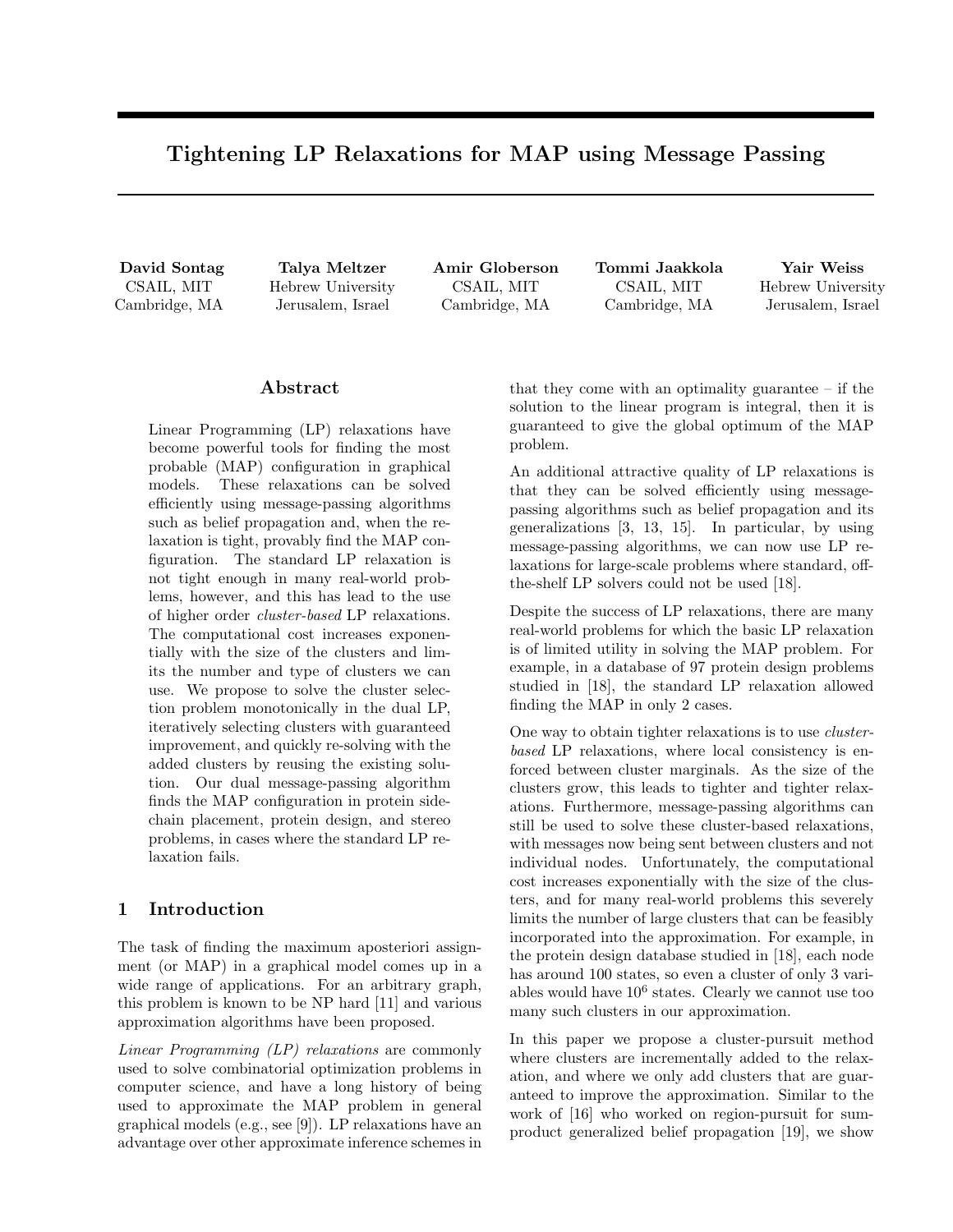how to use the messages from a given cluster-based approximation to decide which cluster to add next. In addition, by working with a message-passing algorithm based on dual coordinate descent, we monotonically decrease an upper bound on the MAP value.

### 2 MAP and its LP Relaxation

We consider functions over *n* discrete variables  $x =$  ${x_1, \ldots, x_n}$  defined as follows. Given a graph  $G =$  $(V, E)$  with n vertices, and potentials  $\theta_{ij}(x_i, x_j)$  for all edges  $ij \in E$ , define the function

$$
f(\boldsymbol{x};\boldsymbol{\theta}) = \sum_{ij \in E} \theta_{ij}(x_i, x_j) + \sum_{i \in V} \theta_i(x_i) . \qquad (1)
$$

Our goal is to find the MAP assignment,  $x_M$ , that maximizes the function  $f(\mathbf{x}; \theta)$ .

The MAP problem can be formulated as a linear program as follows. Let  $\mu$  be a vector of marginal probabilities that includes  $\{\mu_{ij}(x_i, x_j)\}_{ij \in E}$  over variables corresponding to edges and  $\{\mu_i(x_i)\}_{i\in V}$  associated with the nodes. The set of  $\mu$  that arise from some joint distribution is known as the *marginal polytope* [14],

$$
\mathcal{M}(G) = \left\{ \boldsymbol{\mu} \mid \exists p(\boldsymbol{x}) \text{ s.t. } \begin{aligned} p(x_i, x_j) &= \mu_{ij}(x_i, x_j) \\ p(x_i) &= \mu_i(x_i) \end{aligned} \right\}.
$$

The MAP problem can then be shown to be equivalent to the following LP,

$$
\max_{\boldsymbol{x}} f(\boldsymbol{x}, \boldsymbol{\theta}) = \max_{\boldsymbol{\mu} \in \mathcal{M}(G)} \boldsymbol{\mu} \cdot \boldsymbol{\theta} \;, \tag{2}
$$

where  $\mu \cdot \theta = \sum_{ij \in E} \sum_{x_i, x_j} \theta_{ij}(x_i, x_j) \mu_{ij}(x_i, x_j) +$  $\sum_i \sum_{x_i} \mu_i(x_i) \theta_i(x_i)$ . There always exists a maximizing  $\mu$  that is integral – a vertex of the marginal polytope – and which corresponds to  $x_M$ . Although the number of variables in this LP is only  $O(|E|+|V|)$ , the difficulty comes from an exponential number of linear inequalities typically required to describe the marginal polytope  $\mathcal{M}(G)$ .

The idea in LP relaxations is to relax the difficult global constraint that the marginals in  $\mu$  arise from some common joint distribution. Instead, we enforce this only over some subsets of variables that we refer to as clusters. More precisely, we introduce auxiliary distributions over clusters of variables and constrain the edge distributions  $\mu_{ij}(x_i, x_j)$  associated with each cluster to arise as marginals from the cluster distribution.<sup>1</sup> Let C be a set of clusters such that each  $c \in \mathcal{C}$  is a subset of  $\{1, \ldots, n\}$ , and let  $\tau_c(x_c)$  be any distribution over the variables in c. We also use  $\tau_c(x_i, x_j)$  to

refer to the marginal of  $\tau_c(x_c)$  for the edge  $(i, j)$ , i.e.  $\tau_c(x_i, x_j) = \sum_{x_{c\setminus i,j}} \tau_c(x_c)$ . Define  $\mathcal{M}_{\mathcal{C}}(G)$  as

$$
\left\{\n\begin{array}{l}\n\exists \tau \geq 0 \\
\boldsymbol{\mu} \geq 0\n\end{array}\n\middle|\n\begin{array}{l}\n\sum_{x_j} \mu_{ij}(x_i, x_j) = \mu_i(x_i) \\
\tau_c(x_i, x_j) = \mu_{ij}(x_i, x_j) \quad \forall c, (i, j) \subseteq c \\
\sum_{x_c} \tau_c(x_c) = 1\n\end{array}\n\right\}
$$

It is easy to see that  $\mathcal{M}_{\mathcal{C}}(G)$  is an outer bound on  $\mathcal{M}(G)$ , namely  $\mathcal{M}_{\mathcal{C}}(G) \supseteq \mathcal{M}(G)$ . As we add more clusters to  $\mathcal C$  the relaxation of the marginal polytope becomes tighter. Note that similar constraints should be imposed on the cluster marginals, i.e., they themselves should arise as marginals from some joint distribution. To exactly represent the marginal polytope, such a hierarchy of auxiliary clusters would require clusters of size equal to the treewidth of the graph. For the purposes of this paper, we will not generate such a hierarchy but instead use the clusters to constrain only the associated edge marginals.

#### 2.1 Choosing Clusters in the LP Relaxation

Adding a cluster to the relaxation  $\mathcal{M}_{\mathcal{C}}(G)$  requires computations that scale with the number of possible cluster states. The choice of clusters should therefore be guided by both how much we are able to constrain the marginal polytope, as well as the computational cost of handling larger clusters. We will consider a specific scenario where the clusters are selected from a pre-defined set of possible clusters  $\mathcal{C}_0$  such as triplet clusters. However, we will ideally not want to use all of the clusters in  $C_0$ , but instead add them gradually based on some ranking criterion.

The best ranking of clusters is problem dependent. In other words, we would like to choose the subset of clusters which will give us the best possible approximation to a particular MAP problem. We seek to iteratively improve the approximation, using our current beliefs to guide which clusters to add. The advantage of iteratively selecting the clusters is that we add them only up to the point that the relaxed LP has an integral solution.

Recently, Sontag and Jaakkola [12] suggested an approach for incrementally adding constraints to the marginal polytope using a cutting-plane algorithm. A similar approach may in principle be applied to adding clusters to the primal problem. One shortcoming of this approach is that it requires solving the primal LP after every cluster added, and even solving the primal LP once is infeasible for large problems involving hundreds of variables and large state spaces.

In the next section we present a method that incrementally adds clusters, but which works exclusively within the dual LP. The key idea is that the dual LP

<sup>1</sup>Each edge may participate in multiple clusters.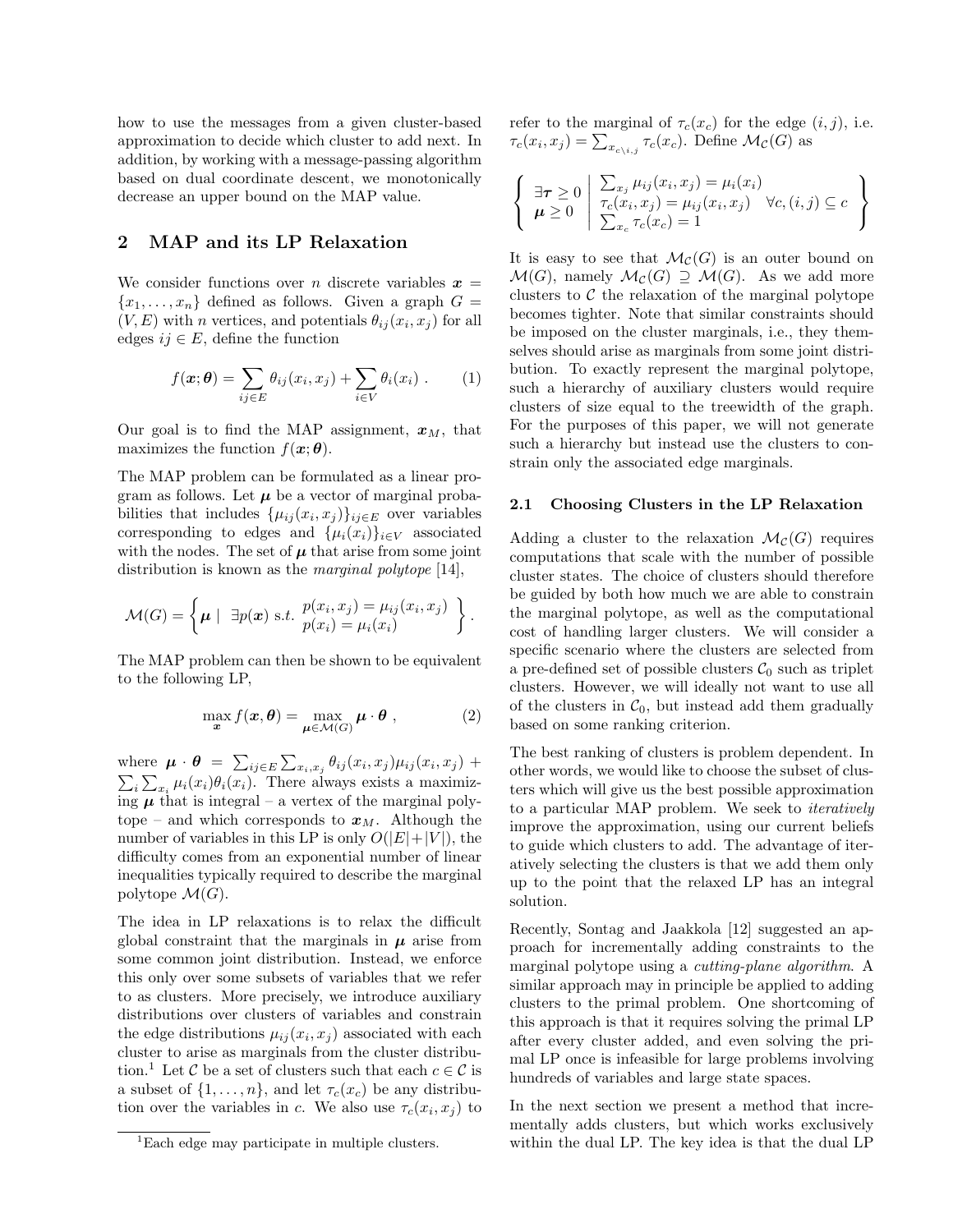provides an upper bound on the MAP value, and we seek to choose clusters to most effectively minimize this bound. Note that an analogous bound minimization strategy is problematic in the primal where we would have to assess how much less the maximum is due to including additional constraints. In other words, obtaining a certificate for improvement is difficult in the primal. Moreover, unlike the dual, the primal algorithm might not give an upper bound on the MAP prior to convergence.

Finally, we can "warm start" our optimization scheme after each cluster addition in order to avoid re-solving the dual LP. We do this by reusing the dual variables calculated in the previous iterations which did not have the new clusters.

# 3 Dual LP Relaxation

The obstacles to working in the primal LP lead us to consider the dual of the LP relaxation. Different formulations of the primal LP have lead to different dual LPs, each with efficient message-passing algorithms for solving them [3, 6, 13, 15]. In this paper we focus on a particular dual formulation by Globerson and Jaakkola [3] which has the advantage that the message-passing algorithm corresponds to performing coordinate-descent in the dual LP. Our dual algorithm will address many of the problems that were inherent in the primal approaches, giving us:

- 1. Monotonically decreasing upper bound on MAP.
- 2. Choosing clusters which give a guaranteed bound improvement.
- 3. Simple "warm start" of tighter relaxation.
- 4. An efficient algorithm that scales to very large problems.

#### 3.1 The Generalized MPLP Algorithm

The generalized Max-Product LP (MPLP) messagepassing algorithm, introduced in [3], decreases the dual objective of the cluster-based LP relaxation at every iteration. This monotone property makes it ideal for adding clusters since we can initialize the new messages such that the dual value is monotonically decreased.

Another key advantage of working in the dual is that the dual objective gives us a certificate of optimality. Namely, if we find an assignment x such that  $f(x; \theta)$  is equal to the dual objective, we are guaranteed that  $x$ is the MAP assignment (since the dual objective upper bounds the MAP value). Indeed, using this property

we show in our experiments that MAP assignments can be found for nearly all of the problems we consider.

We next describe the generalized MPLP algorithm for the special case of clusters comprised of three nodes. Although the algorithm applies to general clusters, we focus on triplets for simplicity, and because these are the clusters used in the current paper.

MPLP passes the following types of messages:

- Edge to Node: For every edge  $e \in E$  (e denotes two indices in V) and every node  $i \in e$ , we have a message  $\lambda_{e\rightarrow i}(x_i)$ .
- Edge to Edge: For every edge  $e \in E$ , we have a message  $\lambda_{e\rightarrow e}(x_e)$  (where  $x_e$  is shorthand for  $x_i, x_j$ , and i and j are the nodes in the edge).
- Triplet to Edge: For every triplet cluster  $c \in \mathcal{C}$ , and every edge  $e \in c$ , we have a message  $\lambda_{c\rightarrow e}(x_e)$ .

The updates for these messages are given in Figure 1. To guarantee that the dual objective decreases, all messages from a given edge must be sent simultaneously, as well as all messages from a triplet to its three edges.

The dual objective that is decreased in every iteration is given by

$$
g(\lambda) = \sum_{i \in V} \max_{x_i} \left[ \theta_i(x_i) + \sum_{k \in N(i)} \lambda_{ki \to i}(x_i) \right] + \sum_{e \in E} \max_{x_e} \left[ \lambda_{e \to e}(x_e) + \sum_{c: e \in c} \lambda_{c \to e}(x_e) \right]
$$

It should be noted, however, that not all  $\lambda$  are dual feasible. Rather,  $\lambda$  needs to result from a reparameterization of the underlying potentials (see [3]). However, it turns out that after updating all the MPLP messages once, all subsequent  $\lambda$  will be dual feasible, regardless of how  $\lambda$  is initialized.<sup>2</sup>

By LP duality, there exists a value of  $\lambda$  such that  $q(\lambda)$ is equal to the optimum of the corresponding primal LP. Although the MPLP updates decrease the objective at every iteration, they may converge to a  $\lambda$  that is not dual optimal, as discussed in [3]. However, as we will show in the experiments, our procedure often finds the exact MAP solution, and therefore also achieves the primal optimum in these cases.

### 3.2 Choosing Clusters in the Dual LP Relaxation

In this section we provide a very simple procedure that allows adding clusters to MPLP, while satisfying the

<sup>2</sup> In our experiments, we initialize all messages to zero.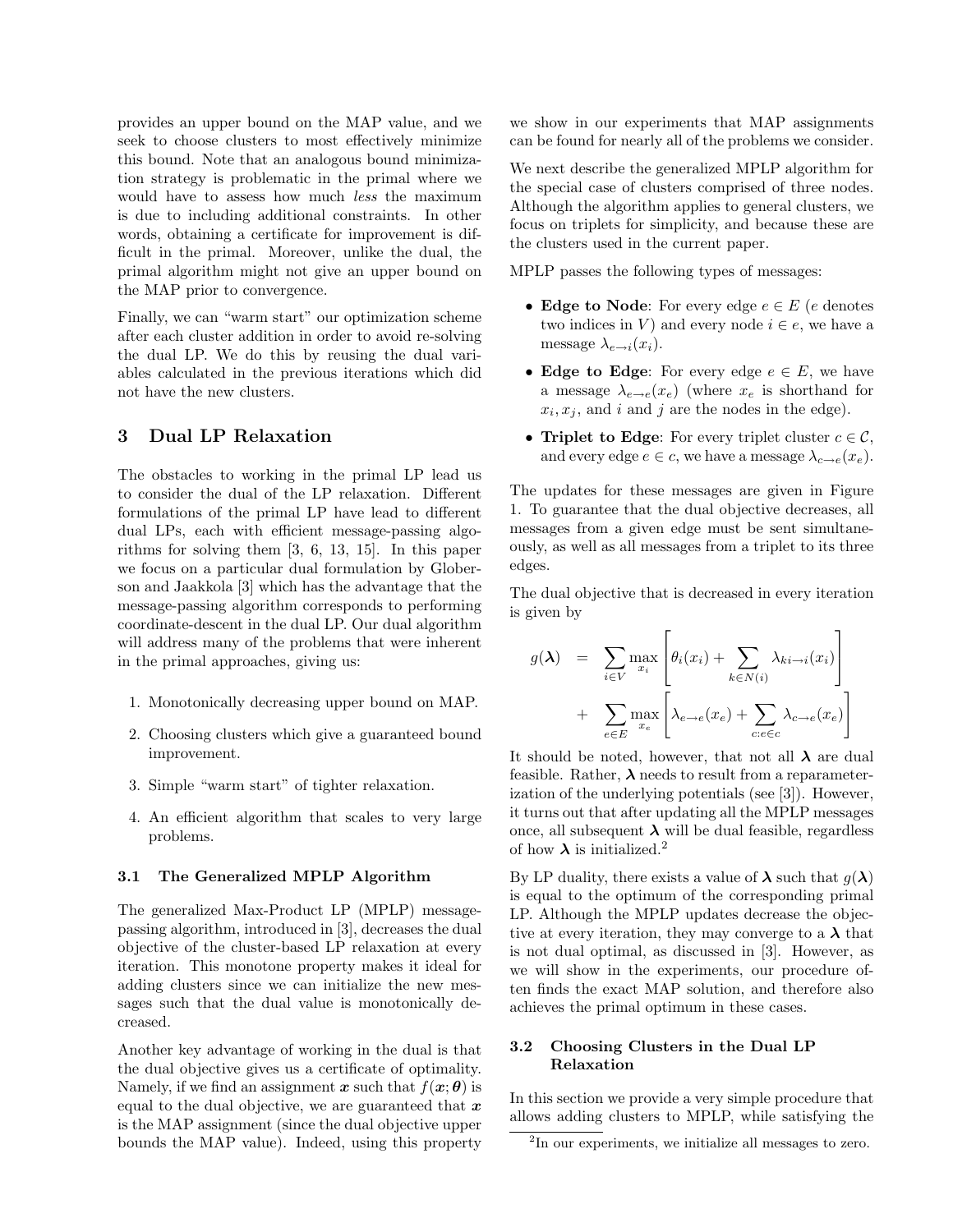• Edge to Node: For every edge  $ij \in E$  and node i (or j) in the edge:

$$
\lambda_{ij \to i}(x_i) \leftarrow -\frac{2}{3} \left( \lambda_i^{-j}(x_i) + \theta_i(x_i) \right) + \frac{1}{3} \max_{x_j} \Big[ \sum_{c:ij \in c} \lambda_{c \to ij}(x_i, x_j) + \lambda_j^{-i}(x_j) + \theta_{ij}(x_i, x_j) + \theta_j(x_j) \Big]
$$

where  $\lambda_i^{-j}(x_i)$  is the sum of edge-to-node messages into i that are not from edge ij, namely:  $\lambda_i^{-j}(x_i)$  =  $\sum_{k \in N(i) \setminus j} \lambda_{ik \to i}(x_i).$ 

• Edge to Edge: For every edge  $ij \in E$ :

$$
\lambda_{ij \to ij}(x_i, x_j) \leftarrow -\frac{2}{3} \sum_{c:ij \in c} \lambda_{c \to ij}(x_i, x_j) + \frac{1}{3} \Big[ \lambda_j^{-i}(x_j) + \lambda_i^{-j}(x_i) + \theta_{ij}(x_i, x_j) + \theta_i(x_i) + \theta_j(x_j) \Big]
$$

• Triplet to Edge: For every triplet  $c \in \mathcal{C}$  and every edge  $e \in \mathcal{C}$ :

$$
\lambda_{c \to e}(x_e) \leftarrow -\frac{2}{3} \Big( \lambda_{e \to e}(x_e) + \sum_{\substack{c' \neq c \\ e \in c'}} \lambda_{c' \to e}(x_e) \Big) + \frac{1}{3} \max_{x_{c \setminus e}} \Big[ \sum_{e' \in c \setminus e} \Big( \lambda_{e' \to e'}(x_{e'}) + \sum_{\substack{c' \neq c \\ e' \in c'}} \lambda_{c' \to e'}(x_{e'}) \Big) \Big]
$$

Figure 1: The generalized MPLP updates for an LP relaxation with three node clusters.

algorithmic properties in the beginning of Section 3.

Assume we have a set of triplet clusters  $\mathcal C$  and now wish to add a new triplet. Denote the messages before adding the new triplet by  $\lambda_t$ . Two questions naturally arise. The first is: assuming we decide to add a given triplet, how do we set  $\lambda_{t+1}$  such that the dual objective retains its previous value  $q(\lambda_t)$ . The second question is how to choose the new triplet to add.

The initialization problem is straightforward. Simply set  $\lambda_{t+1}$  to equal  $\lambda_t$  for all messages from triplets and edges in the previous run, and set  $\lambda_{t+1}$  for the messages from the new triplet to its edges to zero.<sup>3</sup> This clearly results in  $g(\lambda_{t+1}) = g(\lambda_t)$ .

In order to choose a good triplet, one strategy would be to add different triplets and run MPLP until convergence to find the one that decreases the objective the most. However, this may be computationally costly and, as we show in the experiments, is not necessary. Instead, the criterion we use is to consider the decrease in value that results from just sending messages from the triplet  $c$  to its edges (while keeping all other messages fixed).

The decrease in  $q(\lambda)$  resulting from such an update has a simple form, as we show next. Assume we are considering adding a triplet c. For every edge  $e \in c$ , define  $b_e(x_e)$  to be

$$
b_e(x_e) = \lambda_{e \to e}(x_e) + \sum_{c': e \in c'} \lambda_{c' \to e}(x_e) ,\qquad (3)
$$

where the summation over clusters  $c'$  does not include c (those messages are initially zero). The decrease in  $g(\lambda)$  corresponding to updating only messages from c to the edges  $e \in c$  can be shown to be

$$
d(c) = \sum_{e \in c} \max_{x_e} b_e(x_e) - \max_{x_c} \left[ \sum_{e \in c} b_e(x_e) \right] . \tag{4}
$$

The above corresponds to the difference between independently maximizing each edge and jointly maximizing over the three edges. Thus  $d(c)$  is a lower bound on the improvement in the dual objective if we were to add triplet c. Our algorithm will therefore add the triplet c that maximizes  $d(c)$ .

#### 3.3 The Dual Algorithm

We now present the complete algorithm for adding clusters and optimizing over them. Let  $C_0$  be the predefined set of triplet clusters that we will consider adding to our relaxation, and let  $\mathcal{C}_L$  be the initial relaxation consisting of only edge clusters (pairwise local consistency).

1. Run MPLP until convergence using the  $\mathcal{C}_L$  clusters.

**2.** Find an integral solution  $x$  by locally maximizing  $\sum_{k \in N(i)} \lambda_{ki \to i}(x_i)$ . Ties are broken arbitrarily. the single node beliefs  $b_i(x_i)$ , where  $b_i(x_i) = \theta_i(x_i) +$ 

**3.** If the dual objective  $g(\lambda_t)$  is sufficiently close to the primal objective  $f(x; \theta)$ , terminate (since x is approximately the MAP).

<sup>&</sup>lt;sup>3</sup>It is straightforward to show that  $\lambda_{t+1}$  is dual feasible.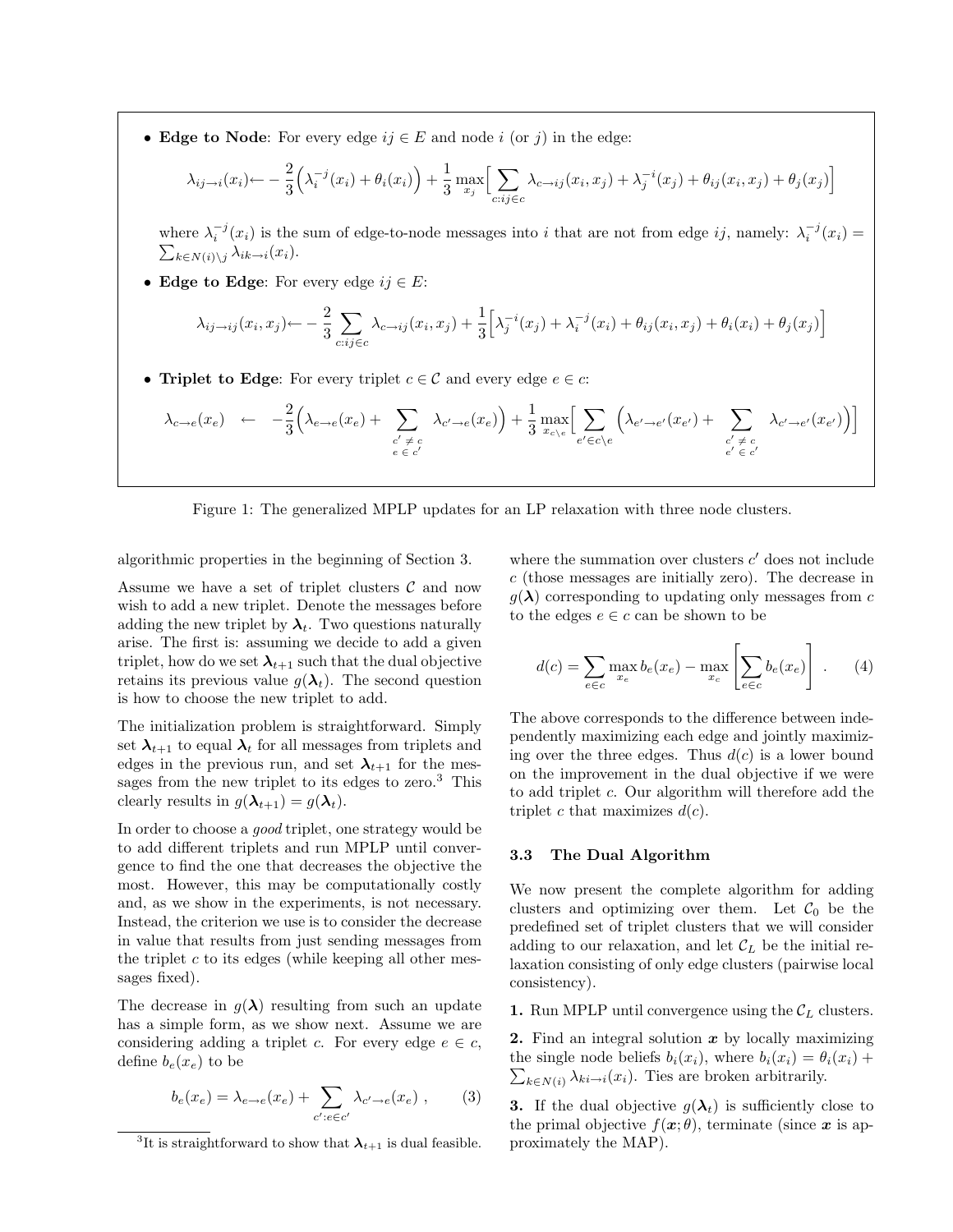4. Add the cluster  $c \in \mathcal{C}_0$  with the largest guaranteed bound improvement,  $d(c)$ , to the relaxation.

**5.** Construct "warm start" messages  $\lambda_{t+1}$  from  $\lambda_t$ .

6. Run MPLP for N iterations, and return to 2.

Note that we obtain (at least) the promised bound improvement  $d(c)$  within the first iteration of step 6. By allowing MPLP to run for  $N$  iterations, the effect of adding the cluster will be propagated throughout the model, obtaining an additional decrease in the bound. Since the MPLP updates correspond to coordinatedescent in the dual LP, every step of the algorithm decreases the upper bound on the MAP. The monotonicity property holds even if MPLP does not converge in step 6, giving us the flexibility to choose the number of iterations  $N$ . In Section 5 we show results corresponding to two different choices of N.

In the case where we run MPLP to convergence before choosing the next cluster, we can show that the greedy bound minimization corresponds to a cutting-plane algorithm, as stated below.

Theorem 1. Given a dual optimal solution, if we find a cluster for which we can guarantee a bound decrease, all primal optimal solutions were inconsistent with respect to this cluster.

Proof. By duality both the dual optimum and the primal optimum will decrease. Suppose for contradiction that in the previous iteration there was a primal feasible point that was cluster consistent and achieved the LP optimum. Since we are maximizing the LP, after adding the cluster consistency constraint, this point is still feasible and the optimal value of the primal LP will not change, giving our contradiction. П

This theorem does not tell us *how much* the given cluster consistency constraint was violated, and the distinction remains that a typical cutting-plane algorithm would attempt to find the constraint which is most violated.

# 4 Related Work

Since MPLP is closely related to the max-product generalized belief propagation (GBP) algorithm, our work can be thought of as a region-pursuit method for GBP. This is closely related to the work of Welling [16] who suggested a region-pursuit method for sum-product GBP. Similar to our work, he suggested greedily adding from a candidate set of possible clusters. At each iteration, the cluster that results in the largest change in the GBP free energy is added. He showed excellent results for 2D grids, but on fully connected graphs the performance actually started deteriorating with additional clusters. In [17], a heuristic related to maxent normality [19] was used as a stopping criterion for region-pursuit to avoid this behavior. In our work, in contrast, since we are working with the dual function of the LP, we can guarantee monotonic improvement throughout the running of the algorithm.

Our work is also similar to Welling's in that we focus on criteria for determining the utility of adding a cluster, not on finding these clusters efficiently. We found in our experiments that a simple enumeration over small clusters proved extremely effective. For problems where triplet clusters alone would not suffice to find the MAP, we could triangulate the graph and consider larger clusters. This approach is reminiscent of the bounded join-graphs described in [1].

There is a large body of recent work describing the relationship between message-passing algorithms such as belief propagation, and LP relaxations [7, 15, 18]. Although we have focused here on using one particular message-passing algorithm, MPLP, we emphasize that similar region-pursuit algorithms can be derived for other message-passing algorithms as well. In particular, for all the convex max-product BP algorithms described in [15], it is easy to design region-pursuit methods. The main advantage of using MPLP is its guaranteed decrease of the dual value at each iteration, a guarantee that does not exist for general convex BP algorithms.

Region-pursuit algorithms are also conceptually related to the question of message scheduling in BP, as in the work of Elidan et al. [2]. One way to think of region-pursuit is to consider a graph where all the clusters are present all the time, but send and receive non-informative messages. The question of which cluster to add to an approximation, is thus analogous to the question of which message to update next.

### 5 Experiments

Due to the scalable nature of our message-passing algorithm, we can apply it to cases where standard LP solvers cannot be applied to the primal LP (see also [18]). Here we report applications to problems in computational biology and machine vision.<sup>4</sup>

We use the algorithm from Section 3.3 for all of our experiments. We first run MPLP with edge clusters until convergence or for at most 1000 iterations, whichever comes first. All of our experiments, except those intended to show the difference between schedules, use  $N = 20$  for the number of MPLP iterations run after adding a cluster. While running MPLP we use the messages to decode an integral solution, and compare

<sup>&</sup>lt;sup>4</sup>Graphical models for these are given in [18].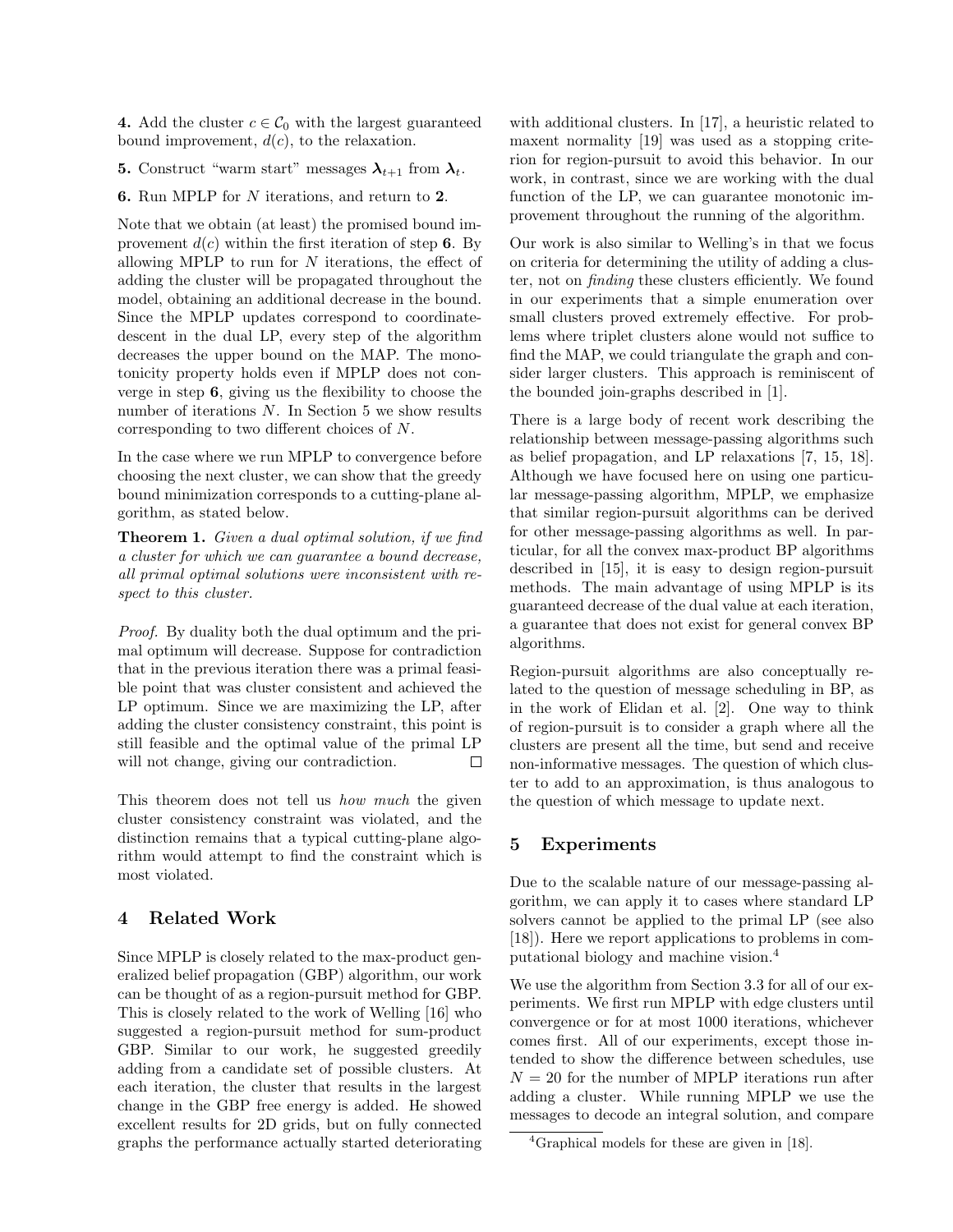

Figure 2: Comparison of different schedules for adding clusters to relaxation on a side-chain prediction problem.

the dual objective to the value of the integral solution. If these are equal, we have found the MAP solution.<sup>5</sup> Otherwise, we keep adding triplets.

Our results will show that we often find the MAP solution to these hard problems by using only a small number of triplet clusters. This indicates both that triplets are sufficient for characterizing  $\mathcal{M}(G)$  near the MAP solution of these problems, and that our algorithm can efficiently find the informative triplets.

#### 5.1 Side-Chain Prediction

The side-chain prediction problem involves finding the three-dimensional configuration of rotamers given the backbone structure of a protein [18]. This problem can be posed as finding the MAP configuration of a pairwise model, and in [18] the TRBP algorithm [13] was used to find the MAP solution for most of the models studied. However, for 30 of the models, TRBP could not find the MAP solution.

In earlier work [12] we used a cutting-plane algorithm to solve these side-chain problems and found the MAP solution for all 30 models. Here, we applied our dual algorithm to the same 30 models and found that it also results in the MAP solution for all of them (up to a 10<sup>−</sup><sup>4</sup> integrality gap). This required adding between 1 and 27 triplets per model. The running time was between 1 minute and 1 hour to solve each problem, with over half solved in under 9 minutes. On average we added only 7 triplets (median was 4.5), another indication of the relative ease with which these techniques can solve the side-chain prediction problem.

We also used these models to study different update schedules. One schedule (which gave the results in the previous paragraph) was to first run a pairwise model for 1000 iterations, and then alternate between adding triplets and running MPLP for 20 more iterations. In the second schedule, we run MPLP to convergence after adding each triplet. Figure 2 shows the two schedules for the side-chain protein '1gsk', one of the side-chain proteins which took us the longest to solve (30 minutes). Running MPLP to convergence results in a much larger number of overall MPLP iterations compared to using only 20 iterations. This highlights one of the advantages of our method: adding a new cluster does not require solving the earlier problem to convergence.

#### 5.2 Protein Design

The protein design problem is the inverse of the protein folding problem. Given a particular 3D shape, we wish to find a sequence of amino-acids that will be as stable as possible in that 3D shape. Typically this is done by finding a set of amino-acids and rotamer configurations that minimizes an approximate energy.

While the problem is quite different from side-chain prediction, it can be solved using the same graph structure, as shown in [18]. The only difference is that now the nodes do not just denote rotamers, but also the identity of the amino-acid at that location. Thus, the state-space here is significantly larger than in the sidechain prediction problem (up to 180 states per variable for most variables).

In contrast to the side-chain prediction problems, which are often easily solved by general purpose integer linear programming packages such as CPLEX's branch-and-cut algorithm [5], the sheer size of the protein design problems immediately limits the techniques by which we can attempt to solve them. Algorithms such as our earlier cutting-plane algorithm [12] or CPLEX's branch-and-cut algorithm require solving the primal LP relaxation at least once, but solving the primal LP on all but the smallest of the design problems is intractable [18]. Branch and bound schemes have been recently used in conjunction with a message passing algorithm [4] and applied to similar protein design problems, although not the ones we solve here.

We applied our method to the 97 protein design problems described in [18], adding 5 triplets at a time to the relaxation. The key striking result of these experiments is that our method found the exact MAP configuration for all but one of the proteins<sup>6</sup> (up to a precision of  $10^{-4}$  in the integrality gap). This is es-

<sup>&</sup>lt;sup>5</sup>In practice, we terminate when the dual objective is within  $10^{-4}$  of the decoded assignment, so these are approximate MAP solutions. Note that the objective values are significantly larger than this threshold.

 ${}^{6}$ We could not solve '1fpo', the largest protein.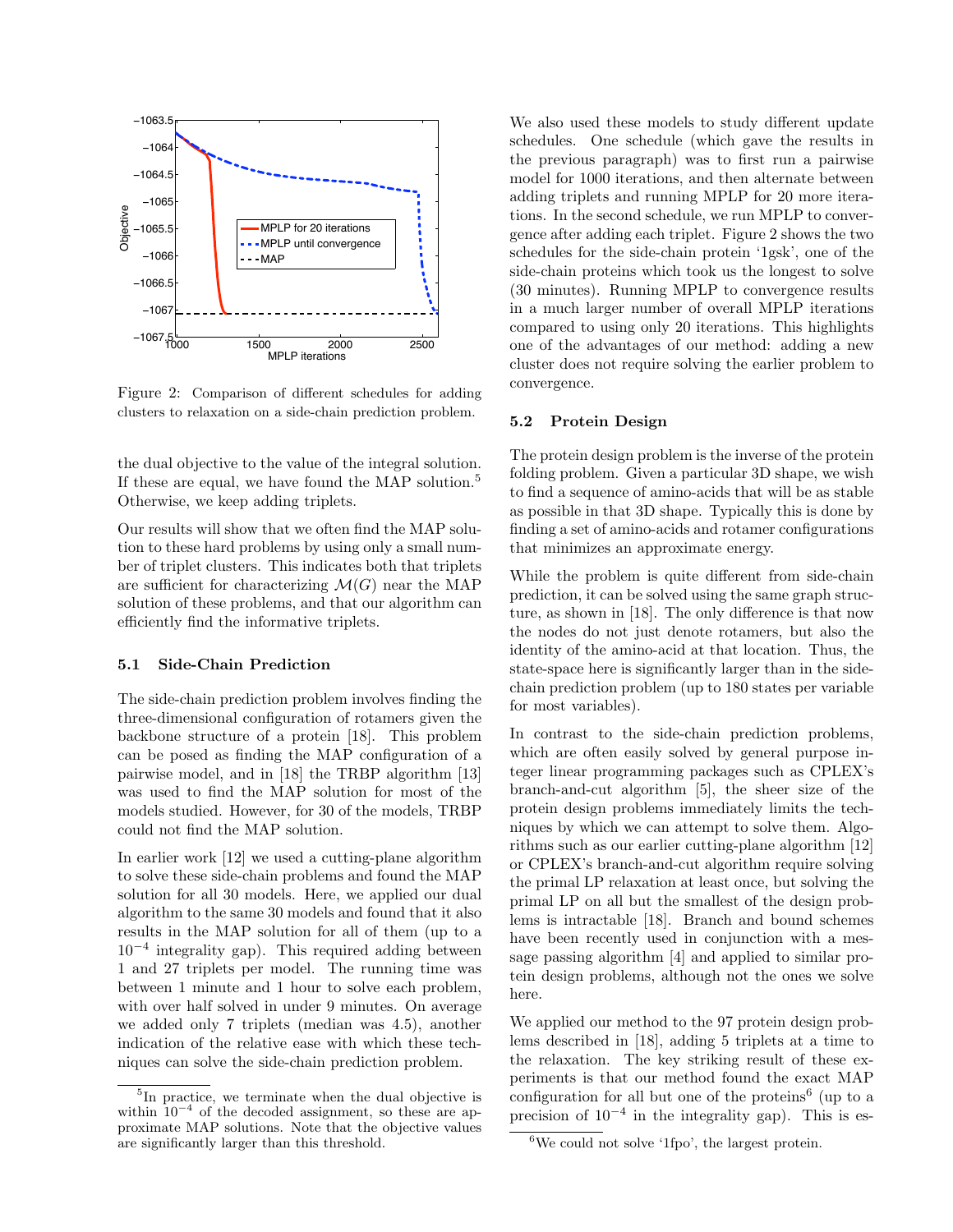pecially impressive since, as reported in [18], only 2 of these problems were solvable using TRBP, and the primal problem was too big for commercial LP solvers such as CPLEX. For the problem where we did not find the MAP, we did not reach a point where all the triplets in the graph were included, since we ran out of memory beforehand.

Among the problems that were solved exactly, the mean running time was 9.7 hours with a maximum of 11 days and a minimum of a few minutes. We note again that most of these problems could not be solved using LP solvers, and when LP solvers could be used, they were typically at least 10 times slower than message-passing algorithms similar to ours (see [18] for detailed timing comparisons).

Note that the main computational burden in the algorithm is processing triplet messages. Since each variable has roughly 100 states, passing a triplet message requires  $10^6$  operations. Thus the number of triplets added is the key algorithmic complexity issue. For the models that were solved exactly, the median number of triplets added was 145 (min: 5, max: 735). As mentioned earlier, for the unsolved model this number grew until the machine's memory was exhausted. We believe however, that by optimizing our code for speed and memory we will be able to accommodate a larger number of triplets, and possibly solve the remaining model as well. Our current code is written mostly in Matlab, so significant optimization may be possible.

#### 5.3 Stereo Vision

Given a stereo pair of images, the stereo problem is to find the disparity of each pixel in a reference image. This disparity can be straightforwardly translated into depth from the camera. The best algorithms currently known for the stereo problem are those that minimize a global energy function [10], which is equivalent to finding a MAP configuration in a pairwise model.

For our experiments we use the pairwise model described in [18], and apply our procedure to the "Tsukuba" sequence from the standard Middlebury stereo benchmark set [10], reduced in size to contain 116x154 pixels.

Since there are no connected triplets in the grid graph, we use our method with square clusters. We calculate the bound decrease using square clusters, but rather than add them directly, we triangulate the cycle and add two triplet clusters. This results in an equivalent relaxation, but has the consequence that we may have to wait until MPLP convergence to achieve the guaranteed bound improvement.

In the first experiment, we varied the parameters of the



Figure 3: Dual objective and value of decoded integer solution for one of the reduced "Tsukuba" stereo models, as a function of MPLP iterations. It can be seen that both curves converge to the same value, indicating that the MAP solution was found.

energy function to create several different instances. We tried to find the MAP using TRBP, resolving ties using the methods proposed in [8]. In 4 out of 10 cases those methods failed. Using our algorithm, we managed to find the MAP for all 4 cases.<sup>7</sup>

Figure 3 shows the dual objective and the decoded integer solution after each MPLP iteration, for one set of parameters.

In the results above, we added 20 squares at a time to the relaxation. We next contrasted it with two strategies: one where we pick 20 random squares (not using our bound improvement criterion) and one where we pick the single best square according to the bound criterion. Figure 4 shows the resulting bound per iteration for one of the models. It can be seen that the random method is much slower than the bound criterion based one, and that adding 20 squares at a time is better than just one. We ended up adding 1060 squares when adding 20 at a time, and 83 squares when adding just one. Overall, adding 20 squares at a time turned out to be faster.

We also tried running MPLP with all of the square clusters. Although fewer MPLP iterations were needed, the cost of using all squares resulted in an overall running time of about four times longer.

<sup>7</sup>For one of these models, a few single node beliefs at convergence were tied, and we used the junction tree algorithm to decode the tied nodes (see [8]).